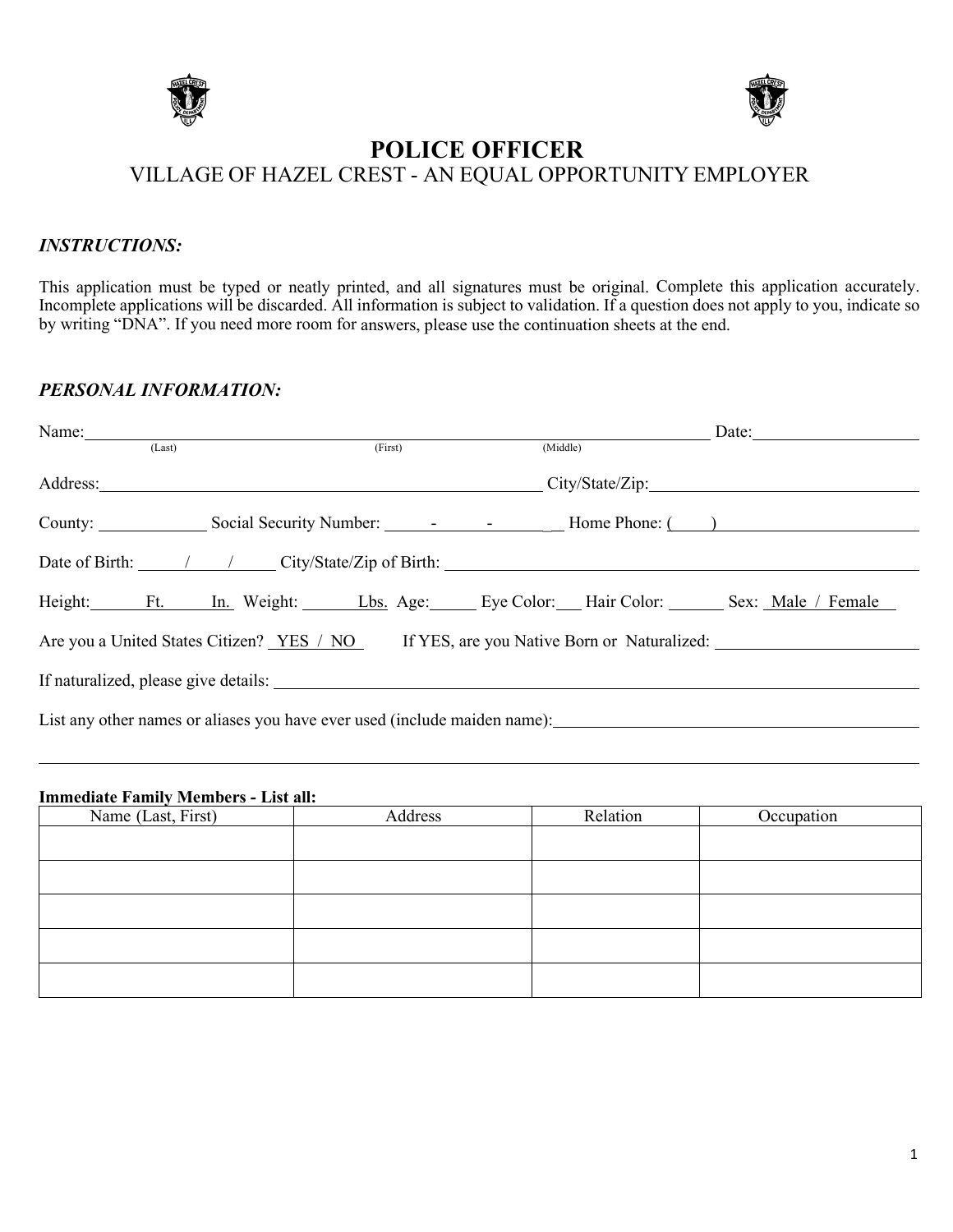# *RESIDENCES:*

List all of your addresses within the last ten years. Start with your current address.

| From<br>(month/year) | To<br>(month/year) | Address / City / State / Zip |
|----------------------|--------------------|------------------------------|
|                      |                    |                              |
|                      |                    |                              |
|                      |                    |                              |

## *EMPLOYMENT HISTORY:*

List all employment for the last ten years, including periods of unemployment. Begin with your present or most recent job. Include military service.

| <b>Name of Employer</b> | From (Mo/Yr)                        | To $(Mo/Yr)$ | Monthly Salary or Hourly Rate<br>Starting:<br>Last: |  |  |
|-------------------------|-------------------------------------|--------------|-----------------------------------------------------|--|--|
| Address                 | Supervisor Name & Telephone Number: |              |                                                     |  |  |
| City / State / Zip      | Reason for Leaving:                 |              |                                                     |  |  |
| Describe Job Duties:    |                                     |              |                                                     |  |  |
|                         |                                     |              |                                                     |  |  |
| <b>Name of Employer</b> | From (Mo/Yr)                        | To $(Mo/Yr)$ | Monthly Salary or Hourly Rate<br>Starting:<br>Last: |  |  |
| Address                 | Supervisor Name & Telephone Number: |              |                                                     |  |  |
| City / State / Zip      | Reason for Leaving:                 |              |                                                     |  |  |
| Describe Job Duties:    |                                     |              |                                                     |  |  |
|                         |                                     |              |                                                     |  |  |
| <b>Name of Employer</b> | From $(Mo/Yr)$                      | To $(Mo/Yr)$ | Monthly Salary or Hourly Rate<br>Starting:<br>Last: |  |  |
| Address                 | Supervisor Name & Telephone Number: |              |                                                     |  |  |
| City / State / Zip      | Reason for Leaving:                 |              |                                                     |  |  |
| Describe Job Duties:    |                                     |              |                                                     |  |  |
|                         |                                     |              |                                                     |  |  |
| <b>Name of Employer</b> | From (Mo/Yr)                        | To $(Mo/Yr)$ | Monthly Salary or Hourly Rate<br>Starting:<br>Last: |  |  |
| Address                 | Supervisor Name & Telephone Number: |              |                                                     |  |  |
| City / State / Zip      | Reason for Leaving:                 |              |                                                     |  |  |
| Describe Job Duties:    |                                     |              |                                                     |  |  |
|                         |                                     |              |                                                     |  |  |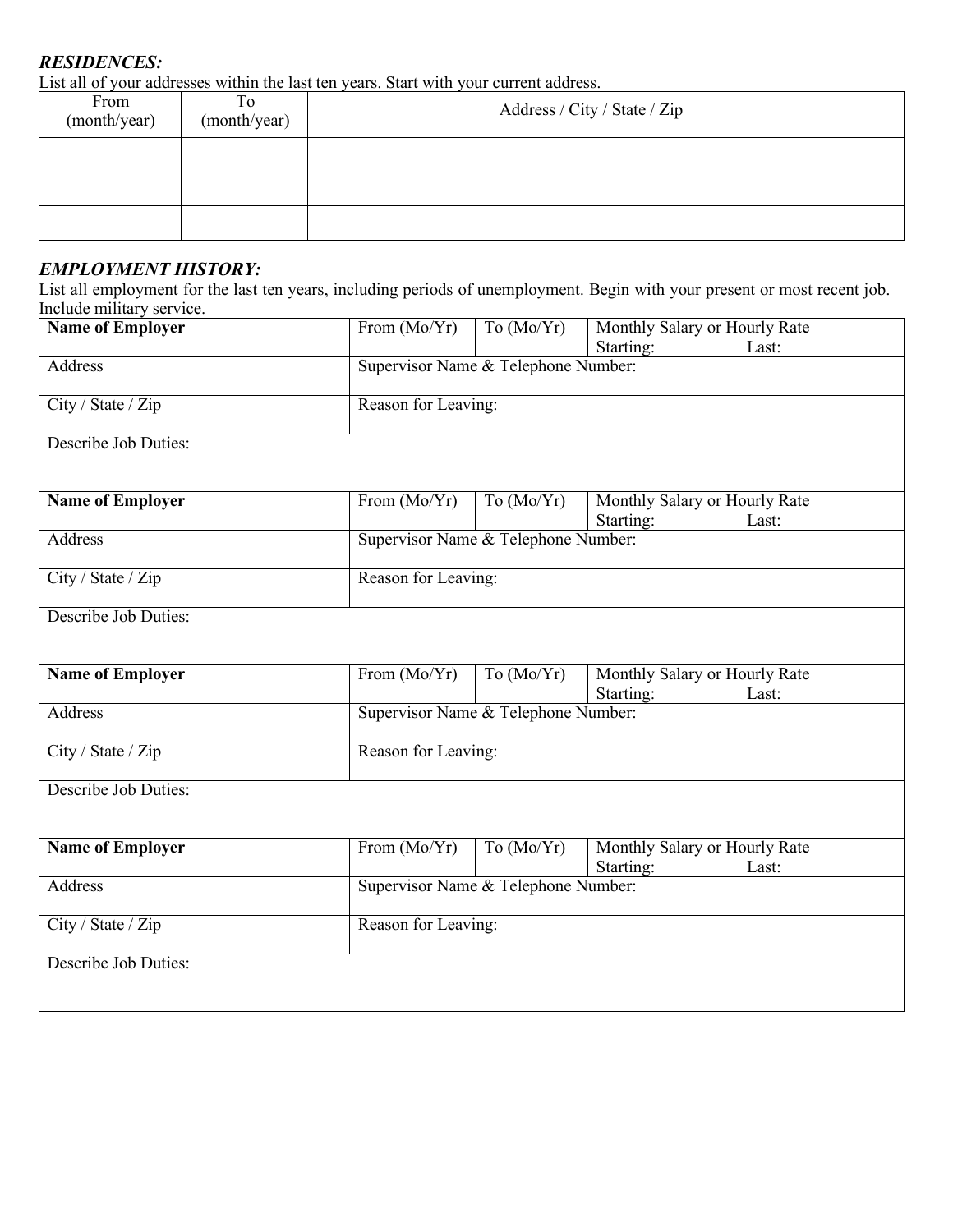| <b>Name of Employer</b> | From $(Mo/Yr)$                      | To $(Mo/Yr)$ | Monthly Salary or Hourly Rate |
|-------------------------|-------------------------------------|--------------|-------------------------------|
|                         |                                     |              | Starting:<br>Last:            |
| Address                 | Supervisor Name & Telephone Number: |              |                               |
|                         |                                     |              |                               |
| City / State / Zip      | Reason for Leaving:                 |              |                               |
|                         |                                     |              |                               |
| Describe Job Duties:    |                                     |              |                               |
|                         |                                     |              |                               |
|                         |                                     |              |                               |
| <b>Name of Employer</b> | From $(Mo/Yr)$                      | To $(Mo/Yr)$ | Monthly Salary or Hourly Rate |
|                         |                                     |              | Starting:<br>Last:            |
| Address                 | Supervisor Name & Telephone Number: |              |                               |
|                         |                                     |              |                               |
| City / State / Zip      | Reason for Leaving:                 |              |                               |
|                         |                                     |              |                               |
|                         |                                     |              |                               |
| Describe Job Duties:    |                                     |              |                               |
|                         |                                     |              |                               |
|                         |                                     |              |                               |

If you have employers that you do not want contacted, please list and explain why:

| Have you ever taken a pre-employment exam from any other law enforcement agency? YES / NO |  |  |
|-------------------------------------------------------------------------------------------|--|--|
|                                                                                           |  |  |

If YES, please give details (agency, date, status): \_\_\_\_\_\_\_\_\_\_\_\_\_\_\_\_\_\_\_\_\_\_\_

Are you currently on any eligibility lists? **YES / NO**

If YES, please explain:

#### *EDUCATION:*

Provide the following information about every school you have attended.

|                          | <b>Name and Address</b><br>of School | <b>Course of</b><br><b>Study</b> | Number of<br><b>Years Completed</b> | Diploma / Degree<br>Received? |
|--------------------------|--------------------------------------|----------------------------------|-------------------------------------|-------------------------------|
| <b>Elementary School</b> |                                      |                                  |                                     |                               |
| <b>High School</b>       |                                      |                                  |                                     |                               |

 

 l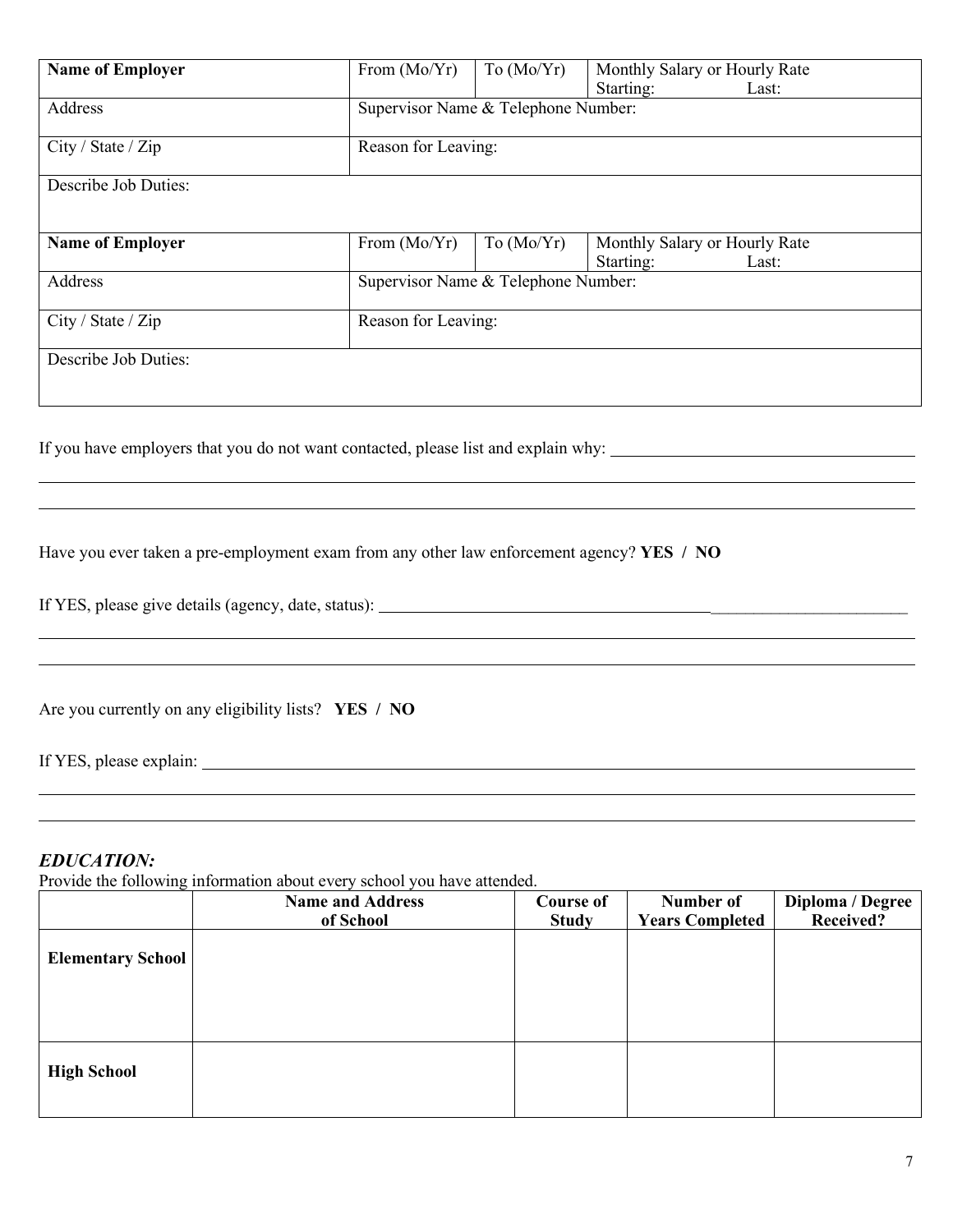| Undergraduate<br>College<br>Graduate<br><b>Professional</b><br>Other (specify)                                         |  |  |  |
|------------------------------------------------------------------------------------------------------------------------|--|--|--|
|                                                                                                                        |  |  |  |
|                                                                                                                        |  |  |  |
|                                                                                                                        |  |  |  |
| <b>MILITARY:</b><br>Ever convicted at a court-martial? YES / NO                                                        |  |  |  |
|                                                                                                                        |  |  |  |
|                                                                                                                        |  |  |  |
|                                                                                                                        |  |  |  |
|                                                                                                                        |  |  |  |
|                                                                                                                        |  |  |  |
|                                                                                                                        |  |  |  |
| <u> 1989 - Andrea Santana, amerikana amerikana amerikana amerikana amerikana amerikana amerikana amerikana amerika</u> |  |  |  |

Are you or have you been a member of the US Reserve Forces or National Guard? **YES / NO**

If YES, please provide details (branch, unit, rank, address, dates reserved):

 $\overline{a}$  $\overline{a}$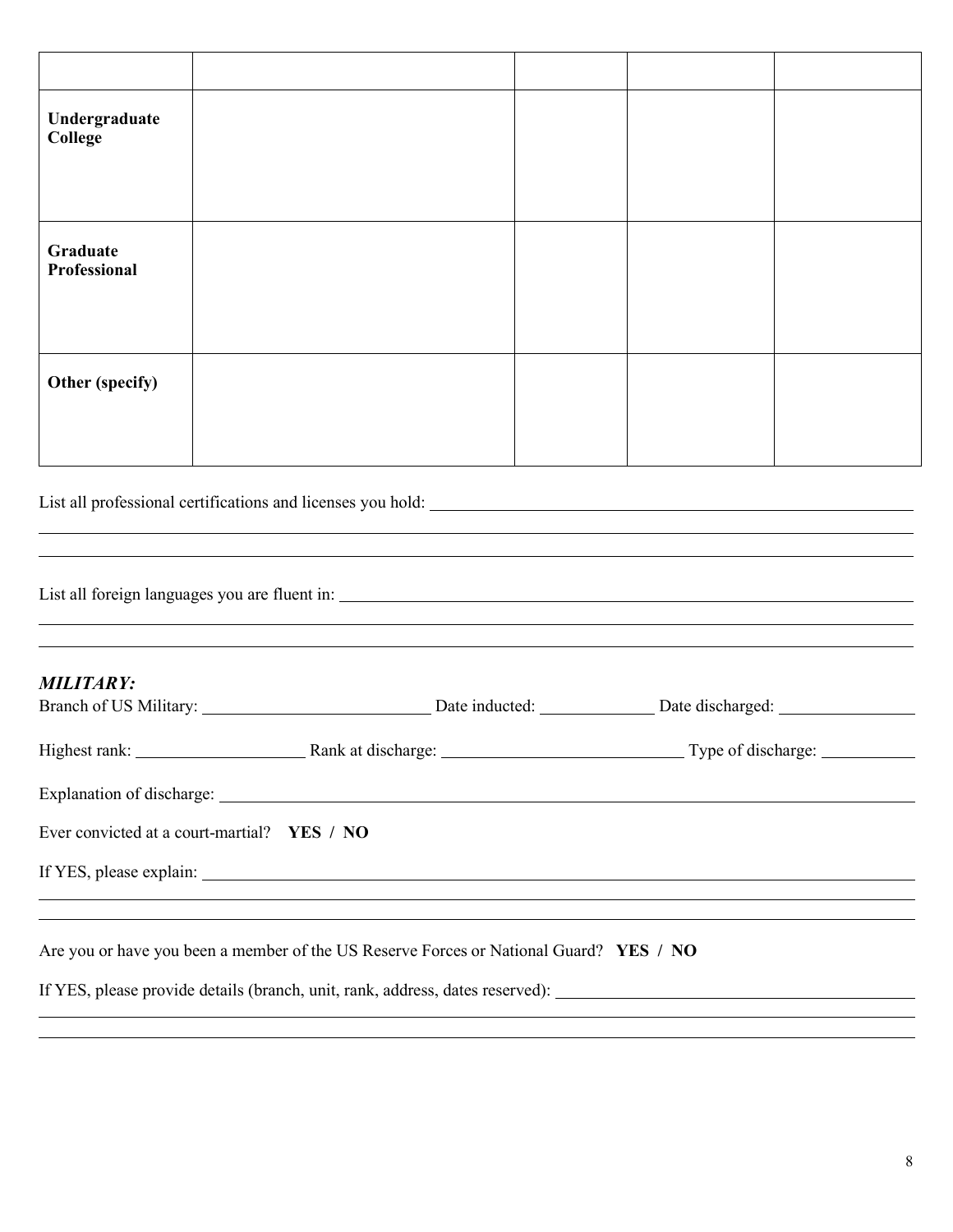## *SECURITY:*

Have you ever been convicted of a crime? **YES / NO**

If YES, please provide details (date, law enforcement agency, charge, disposition, case and court docket numbers):

|                                                                                 |      | ,我们也不会有什么。""我们的人,我们也不会有什么?""我们的人,我们也不会有什么?""我们的人,我们也不会有什么?""我们的人,我们也不会有什么?""我们的人                   |                     |
|---------------------------------------------------------------------------------|------|----------------------------------------------------------------------------------------------------|---------------------|
| Have you ever been placed on probation? YES / NO                                |      |                                                                                                    |                     |
|                                                                                 |      |                                                                                                    |                     |
|                                                                                 |      |                                                                                                    |                     |
|                                                                                 |      |                                                                                                    |                     |
|                                                                                 |      | Have you ever been required to pay a fine in regards to any law enforcement contact? YES / NO      |                     |
|                                                                                 |      |                                                                                                    |                     |
|                                                                                 |      |                                                                                                    |                     |
|                                                                                 |      | ,我们也不会有什么。""我们的人,我们也不会有什么?""我们的人,我们也不会有什么?""我们的人,我们也不会有什么?""我们的人,我们也不会有什么?""我们的人                   |                     |
| Are there any arrest warrants against you? YES / NO                             |      |                                                                                                    |                     |
|                                                                                 |      |                                                                                                    |                     |
|                                                                                 |      | ,我们也不会有什么。""我们的人,我们也不会有什么?""我们的人,我们也不会有什么?""我们的人,我们也不会有什么?""我们的人,我们也不会有什么?""我们的人                   |                     |
| <b>DRIVING RECORD:</b><br>Do you hold a valid driver's license? YES / NO        |      |                                                                                                    |                     |
|                                                                                 |      |                                                                                                    |                     |
| If YES, provide driver's license number and expiration date:                    |      |                                                                                                    |                     |
|                                                                                 |      |                                                                                                    |                     |
|                                                                                 |      |                                                                                                    |                     |
|                                                                                 |      |                                                                                                    |                     |
|                                                                                 |      |                                                                                                    |                     |
| Have you ever been refused a driver's license in any state or country? YES / NO |      |                                                                                                    |                     |
|                                                                                 |      |                                                                                                    |                     |
| If YES, please explain:                                                         |      |                                                                                                    |                     |
|                                                                                 |      |                                                                                                    |                     |
|                                                                                 |      | Has your driver's license ever been suspended, revoked, or placed on probationary status? YES / NO |                     |
|                                                                                 |      | If YES, please provide details (date, agency, purpose):                                            |                     |
|                                                                                 |      |                                                                                                    |                     |
|                                                                                 |      |                                                                                                    |                     |
| List all traffic tickets you have received:<br>City/State                       | Date | Violation                                                                                          | Disposition of Case |
|                                                                                 |      |                                                                                                    |                     |

| City/State | Date | /10lat10n | Disposition of Case |
|------------|------|-----------|---------------------|
|            |      |           |                     |
|            |      |           |                     |
|            |      |           |                     |
|            |      |           |                     |
|            |      |           |                     |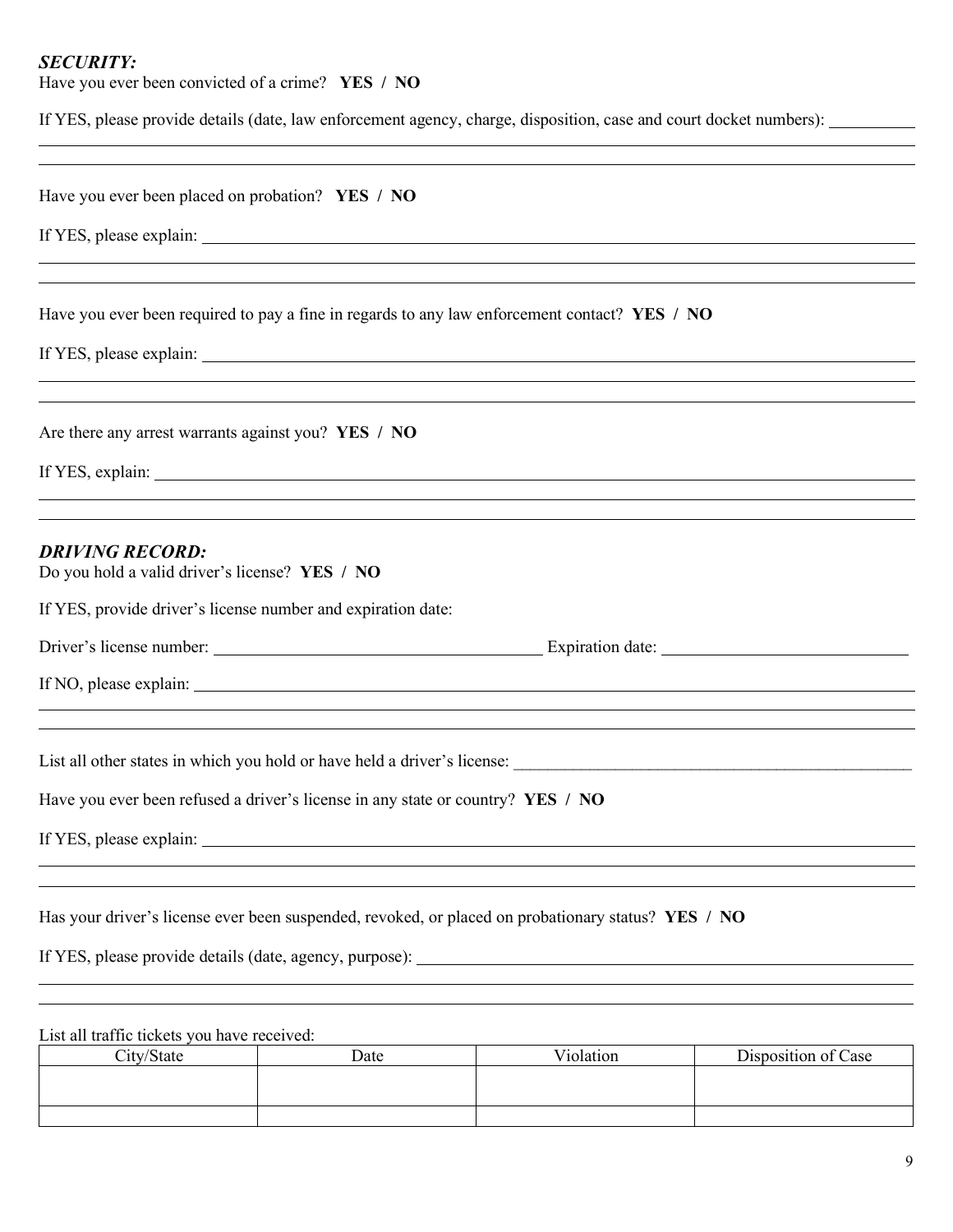#### *REFERENCES:*

List the names and contact information of five professional references who are not related to you and are not former employers.

Reference 1

|             | Name: <u>Name:</u> Address: Address: Address: Address: Address: Address: Address: Address: Address: Address: Address: Address: Address: Address: Address: Address: Address: Address: Address: Address: Address: Address: Address: A    |  |
|-------------|----------------------------------------------------------------------------------------------------------------------------------------------------------------------------------------------------------------------------------------|--|
|             |                                                                                                                                                                                                                                        |  |
|             | How do you know this person?<br><u>Letting</u> the second the second second second second second second second second second second second second second second second second second second second second second second second second  |  |
| Reference 2 |                                                                                                                                                                                                                                        |  |
|             | Name: <u>Address:</u> Address:                                                                                                                                                                                                         |  |
|             |                                                                                                                                                                                                                                        |  |
|             | How do you know this person?<br><u>Letting</u> the second the second second that the second second the second second second second second second second second second second second second second second second second second second   |  |
| Reference 3 |                                                                                                                                                                                                                                        |  |
|             | Name: Address: Address:                                                                                                                                                                                                                |  |
|             |                                                                                                                                                                                                                                        |  |
|             | How do you know this person?<br><u>Letter and the contract of the set of the set of the set of the set of the set of the set of the set of the set of the set of the set of the set of the set of the set of the set of the set of</u> |  |
|             |                                                                                                                                                                                                                                        |  |

I hereby certify that this application is filled out completely, information given is correct and true, and there are no falsifications or misrepresentations to the best of my knowledge.

I understand that omission or falsification of information by me on this application is sufficient reason for dismissal of this application, and/or dismissal from employment should I be hired.

I authorize the Village of Hazel Crest to investigate all information given, to receive additional information about me, and to contact any references given by me. I hereby release from liability the Village of Hazel Crest and its representatives for seeking any such information and all other people, businesses, and organizations for providing such information.

Signature: Date: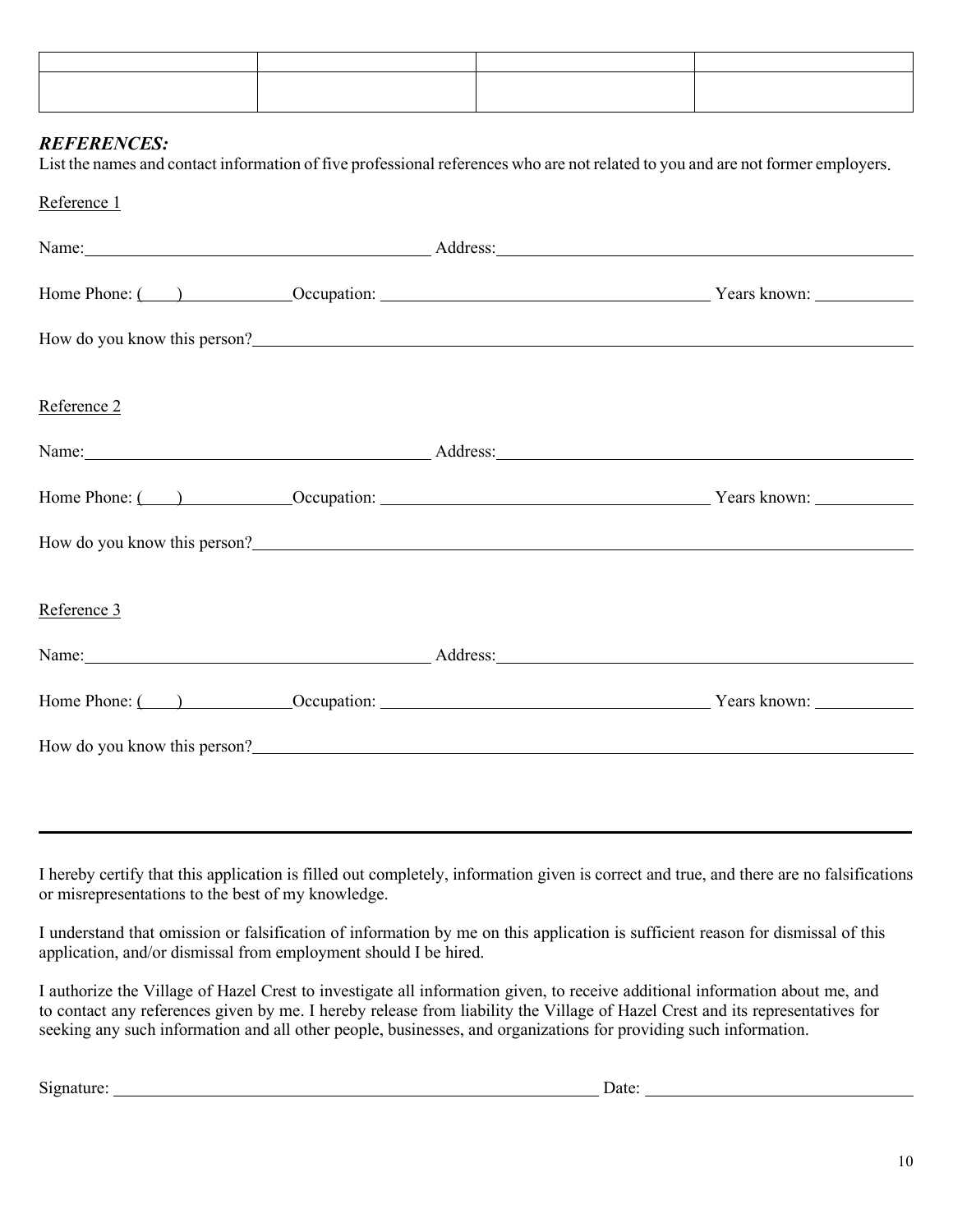# **Affirmative Action – Voluntary Information**

#### **Completion of information below is voluntary**

We consider all applicants without regard to race, color, religion, sex, national origin, citizenship, age, mental or physical disabilities, veteran/reserve/national guard or any other similarly protected status. We also comply with all applicable laws governing employment practices and do not discriminate on the basis of any unlawful criteria.

This form is to be completed by the applicant on a voluntary basis and not for interview purposes, and is filed separately from the application. It will not be used in any hiring decision. The information will be used and kept confidential in accordance with applicable laws and regulations. Failure to provide it will not subject you to any adverse personnel decision or action. Your cooperation is appreciated.

| <b>REFERRAL SOURCE (please circle):</b>                                                              |                              |                                                                             |                           |          |
|------------------------------------------------------------------------------------------------------|------------------------------|-----------------------------------------------------------------------------|---------------------------|----------|
| Walk-in                                                                                              | Government Employment Agency |                                                                             | Private Employment Agency |          |
| Employee                                                                                             | Relative                     |                                                                             | School                    |          |
|                                                                                                      |                              |                                                                             |                           |          |
|                                                                                                      |                              |                                                                             |                           |          |
| <b>APPLICANT INFORMATION:</b>                                                                        |                              |                                                                             |                           |          |
| Name Last First                                                                                      |                              | Telephone # ( ) Male / Female                                               |                           |          |
|                                                                                                      | Middle                       |                                                                             |                           |          |
|                                                                                                      |                              |                                                                             |                           |          |
|                                                                                                      | Street                       | City                                                                        | State                     | Zip Code |
|                                                                                                      |                              | Please circle one of the following Equal Opportunity Identification Groups: |                           |          |
| American Indian/Alaskan Native                                                                       |                              | Hispanic/Latino (White race only)                                           | Black/African American    |          |
| Native Hawaiian/Other Pacific Islander                                                               |                              | Hispanic/Latino (all other races)                                           | Asian                     | White    |
| <b>FOR ADMINISTRATIVE USE ONLY:</b>                                                                  |                              |                                                                             |                           |          |
| Packet #: _____________                                                                              |                              |                                                                             |                           |          |
| Power Test: Pass / Fail Written Test Score: _______ Interview Date and Time: _______________________ |                              |                                                                             |                           |          |
| Hired?<br>Yes<br>No                                                                                  |                              |                                                                             |                           |          |
|                                                                                                      |                              |                                                                             |                           |          |
|                                                                                                      |                              |                                                                             |                           |          |
|                                                                                                      |                              |                                                                             |                           |          |